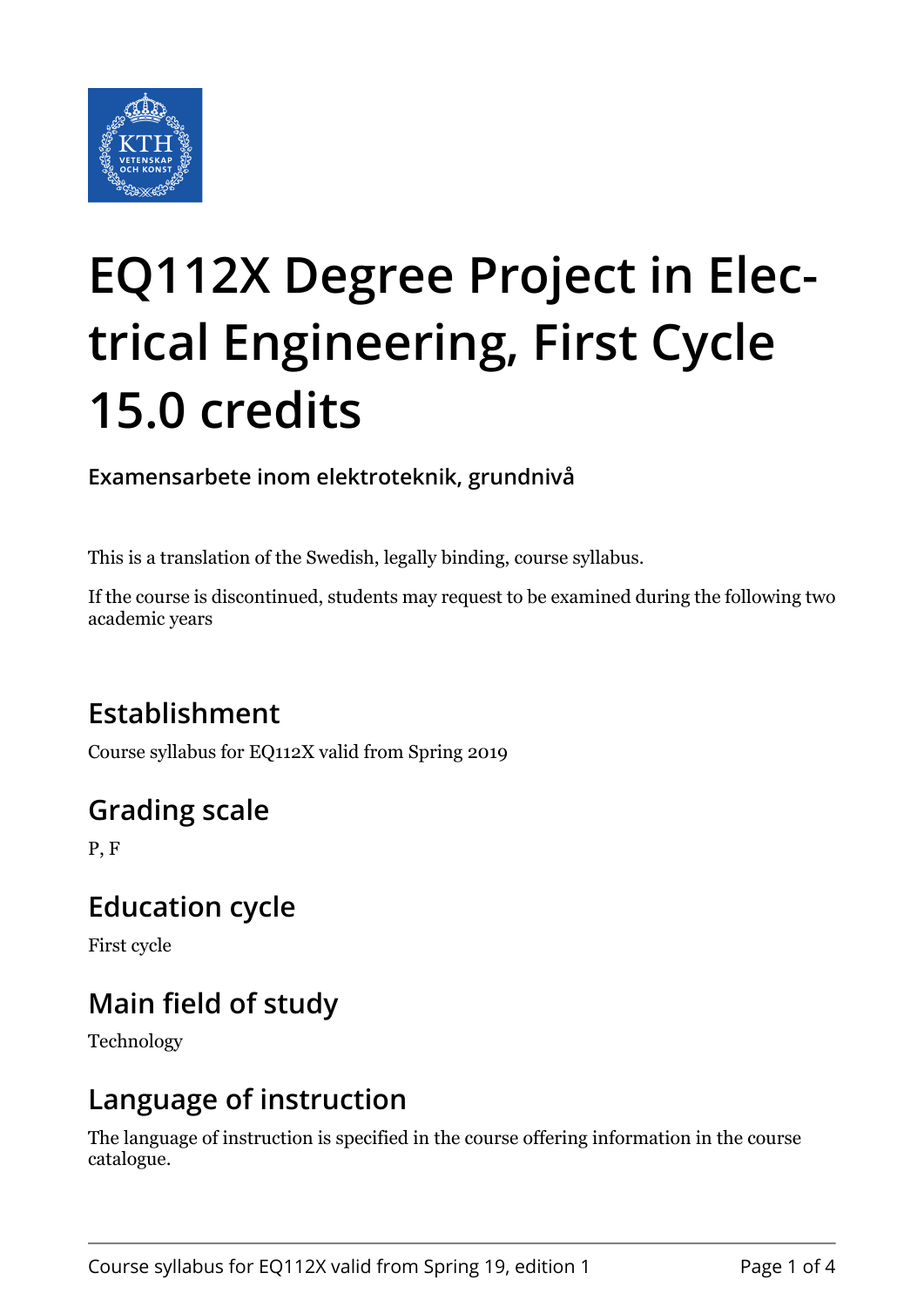### **Intended learning outcomes**

On completion of the course, the student should be able to:

1. describe basic concepts in at least one application field of electrical engineering

2. identify where there is a need for additional knowledge; take responsibility for own development of knowledge; independently plan and carry out simple projects which require interaction with others to achieve an agreed-upon goal

3. Solve larger problems at first cycle level within one application field of electrical engineering, as well as independently analyse and discuss questions and issues involved

4. show awareness of social and ethical aspects including economic, social and ecologically sustainable development

5. reflect on, evaluate and critically review own and others' technical and scientific results

6. document and present, orally as well as in writing, one's project work, using acceptable structure, formalities and language

#### **Course contents**

- Individual supervised work involving solution of a technical or scientific problem, oral and written communication of the work, as well as evaluation and critical review of own and others' results
- Seminar series addressing set-up of a work plan, information retrieval and source evaluation, reference management, written and oral presentation, as well as written and oral review of others' reports.
- Group assignment with focus on putting the results of project in a larger context, including a summary, a written reflection over the ethical importance of the project for a sustainable society and a popular description.

# **Disposition**

The main content is work on a supervised project with solution of a technical or scientific problem related to a larger context which is common to several project groups; oral and written communication, as well as evaluation and critical review of own and others' results in the same context. As support for this process, there is a seminar series addressing project organisation, information retrieval, reference management, oral and written presentation, as well as a written analysis of the importance of the context for a sustainable society and the engineer's ethical responsibility.

## **Specific prerequisites**

Eligibility for the course Degree Project in Electrical Engineering, first cycle 15.0 credits: eligibility for studies in school year 3 in the Engineering Programme in Electrical Engineering or completion of 120 credits compulsory courses according to the programme syllabus before the beginning of this course.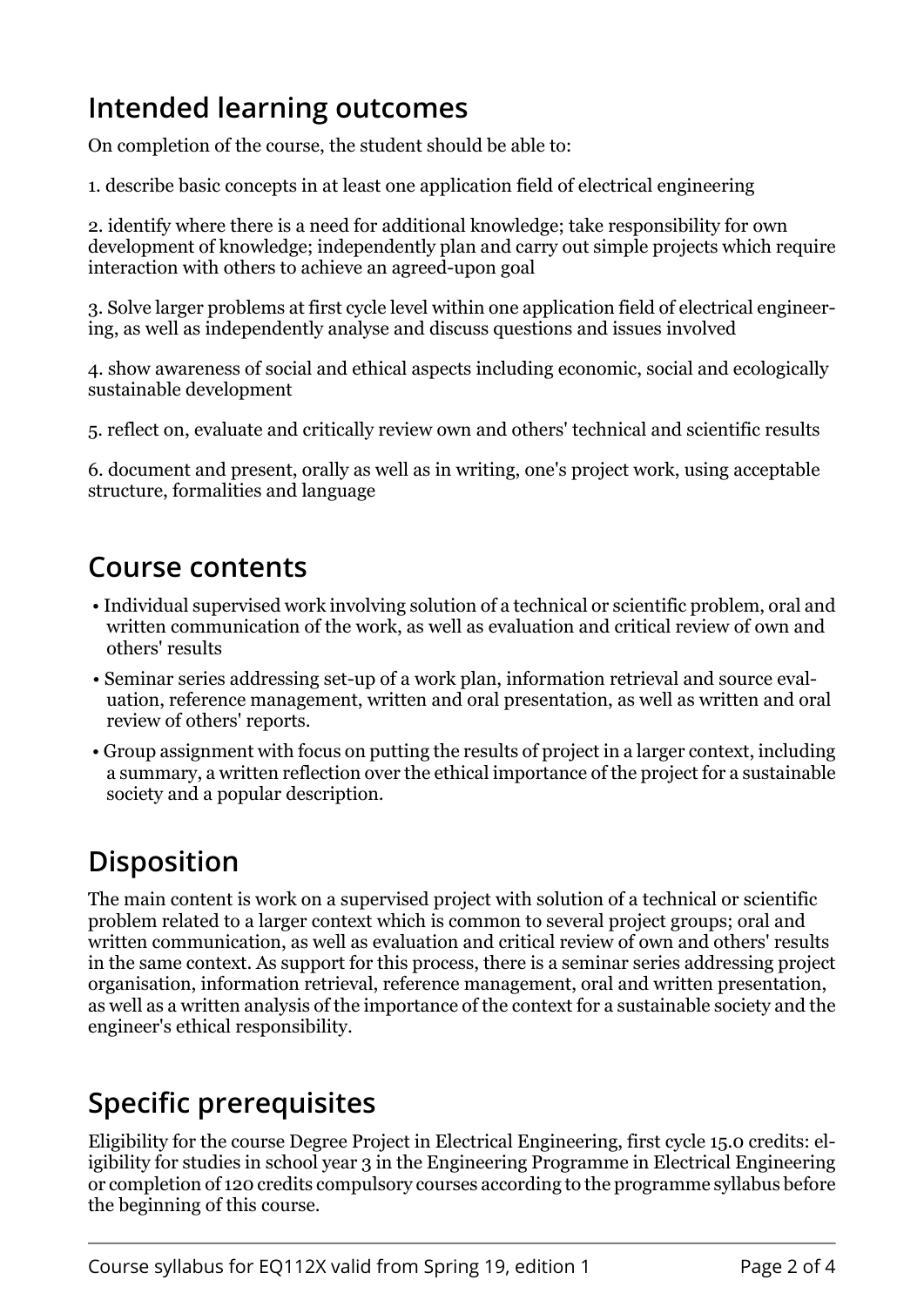#### **Course literature**

Course syllabus and hand-out material from the seminar series, as well as independently obtained technical or scientific information in each context.

#### **Examination**

• XUPP - Degree project, 15.0 credits, grading scale: P, F

Based on recommendation from KTH's coordinator for disabilities, the examiner will decide how to adapt an examination for students with documented disability.

The examiner may apply another examination format when re-examining individual students.

Examination takes place continuously during the course through a number of different course components. All course components give credit. To pass the course at least 1 credit must be obtained for each course component and the total sum of all credits must be at least 12 of 20 possible credits.

Should 0 credits be earned on any course component and/or the sum of credit is between 9 and 11 credits, it is possible to submit supplementary make-up work. The supplementary make-up work will always be significantly more extensive than the regular assignment. All supplementary make-up work must be submitted no later than 3 weeks after the project presentation. The next opportunity to submit compementary work will be when the course is given the following year.

## **Other requirements for final grade**

- 1. Attendance at seminars
- 2. Work plan
- 3. Passed session in reference management
- 4. Implementation of the project
- 5. Summary of context
- 6. Report- contents
- 7. Report- language & structure
- 8. Report- layout
- 9. Written and oral feedback
- 10. Oral presentation